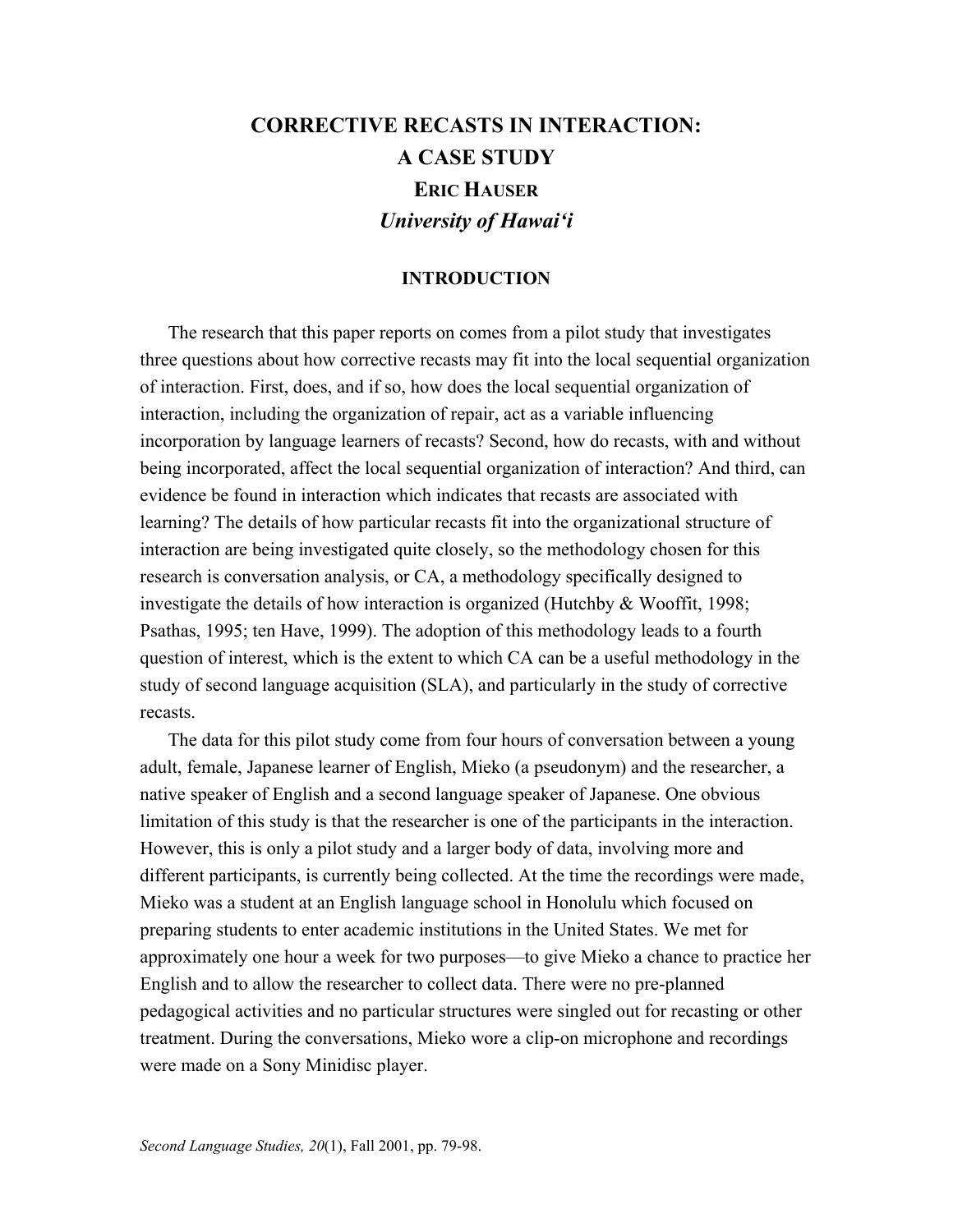Rough transcripts were made of the conversations, which were then searched for of potential corrective recasts. For the purposes of this research, an intentionally loose operationalization of potential corrective recast was used: the target-like production by the interlocutor of the corresponding form in the turn following the production of a non-target-like form by one of the participants. After several potential recasts had been identified in the rough transcripts, more fine-grained transcripts, including such details as pauses, overlaps, and so on, were produced of segments containing the potential recasts. All analyses were based on these fine-grained transcripts, used in conjunction with the original recordings.

 This paper focuses on aspects of the first two questions above. That is, how the local sequential organization influences incorporation and how recasts influence the local sequential organization of interaction.

#### **RECASTS IN INTERACTION**

 In a recent book by Carroll, *Input and evidence: The raw material of second language acquisition* (Carroll, 2001), some interesting hypotheses and arguments are made about how negative evidence may fit into interaction. As some of these hypotheses and arguments are relevant to my own research interests, the data presented here are analyzed with respect to what Carroll says about negative evidence and interaction. One point that Carroll makes is that, in order for negative evidence to be of any use to the language learner, the learner must construe an utterance containing potential negative evidence as negative evidence. In order for this to happen, she hypothesizes that (a) the learner must perceive the interlocutor as someone who is qualified to provide negative evidence and (b) that the utterance containing the negative evidence must be irrelevant to the ongoing discourse. She also points out that, even if an utterance is construed as negative evidence, the learner is still faced with what Pinker (e.g., Grimshaw & Pinker, 1989) has called the blame assignment problem. That is, the learner must try to locate the problem in her original utterance that the interlocutor is correcting. Finally, Carroll argues that, in order for negative evidence to play a role in restructuring, it must be related to something that the learner does not already know. On the basis of five excerpts from the data of the pilot study, each of these points will be taken up in turn.

#### *Construing Negative Evidence as Negative Evidence*

Perhaps the most interesting hypothesis made by Carroll is that negative evidence, which would include corrective recasts, must be irrelevant to the ongoing discourse in order for it to be construed by the language learner as negative evidence. In discussing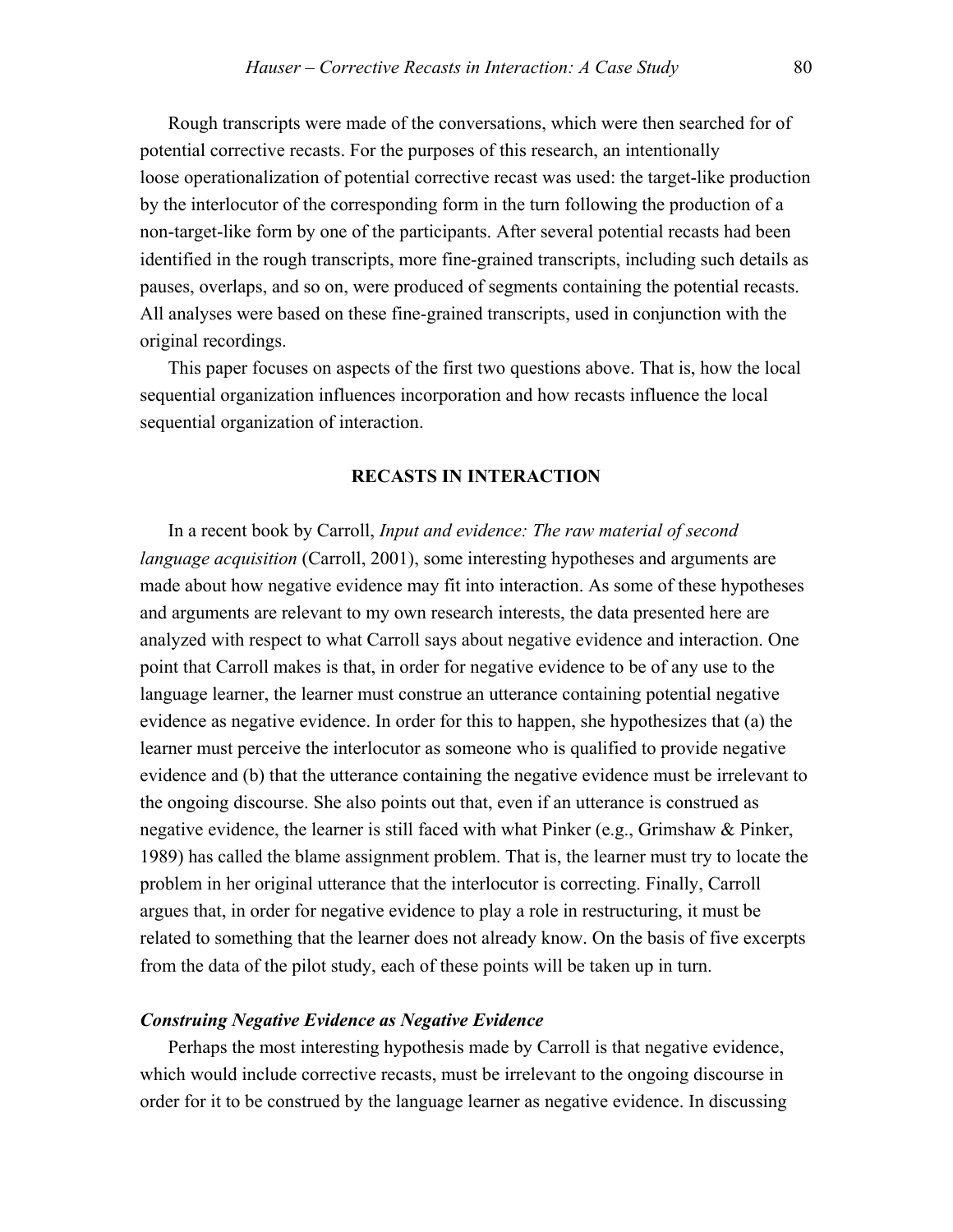what she means by irrelevant, Carroll draws on the Relevance Theory of Sperber and Wilson (1986). The details of this theory will not be dealt with here, but the general thrust of the theory is that a hearer infers a speaker's intended message by trying to come up with the maximally relevant interpretation of what the speaker says at a minimum of processing cost. According to Carroll, when a language learner's interlocutor says something that can easily be construed as relevant to the ongoing discourse, then it will be so construed and will not be treated as something else, such as negative evidence. However, when it cannot be so construed, when it seems totally irrelevant to the ongoing discourse, then the learner will try to construe it as something else, with one possibility being that it will be construed as correction, a specific kind of speech act.

 Excerpt 1, from the data of the pilot study, should help make this clear. (Transcription conventions can be found in Appendix A. All excerpts can also be found together in Appendix B.)

#### Excerpt 1

1 M: but (0.7) before (.) like (0.6) two: weeks ago (.)

2 in: my dorm:  $(0.6)$  the girl (.) who is studying

 $3 \qquad (0.6) \text{ Japanese?} =$ 

```
4 E: =mm-hm
```
- 5 M: and uh (.) she asked (.) us (.) asked me (.) me I
- 6 mean (.) Japanese (.) we're (.) Japanese student?
- 7 you know about grammar?
- 8 E: yeah
- 9 M: nobody could uh nobody could answer [ha ha
- 10 E: [oh really?]
- 11 M: .hh oh  $(0.5)$  yeah  $(0.9)$  eve[ryone (.) couldn't a-
- 12 E: [wha- (.) what was her
- 13 question=
- 14 M: =like (1.2) she:: asked like (0.6) the (1.0)
- 15 watashi ga: (.) like ((said while laughing)) (0.8)
- 16 like one word
- 17 E: mm-hm=
- 18 M:  $=$ ga? (0.7) what is this ga you know like ((said
- 19 while laughing))
- 20 E: oh okay=
- 21 M:  $=$ hh (1.1) we (.) we could you know we could
- -->22 understand the mean,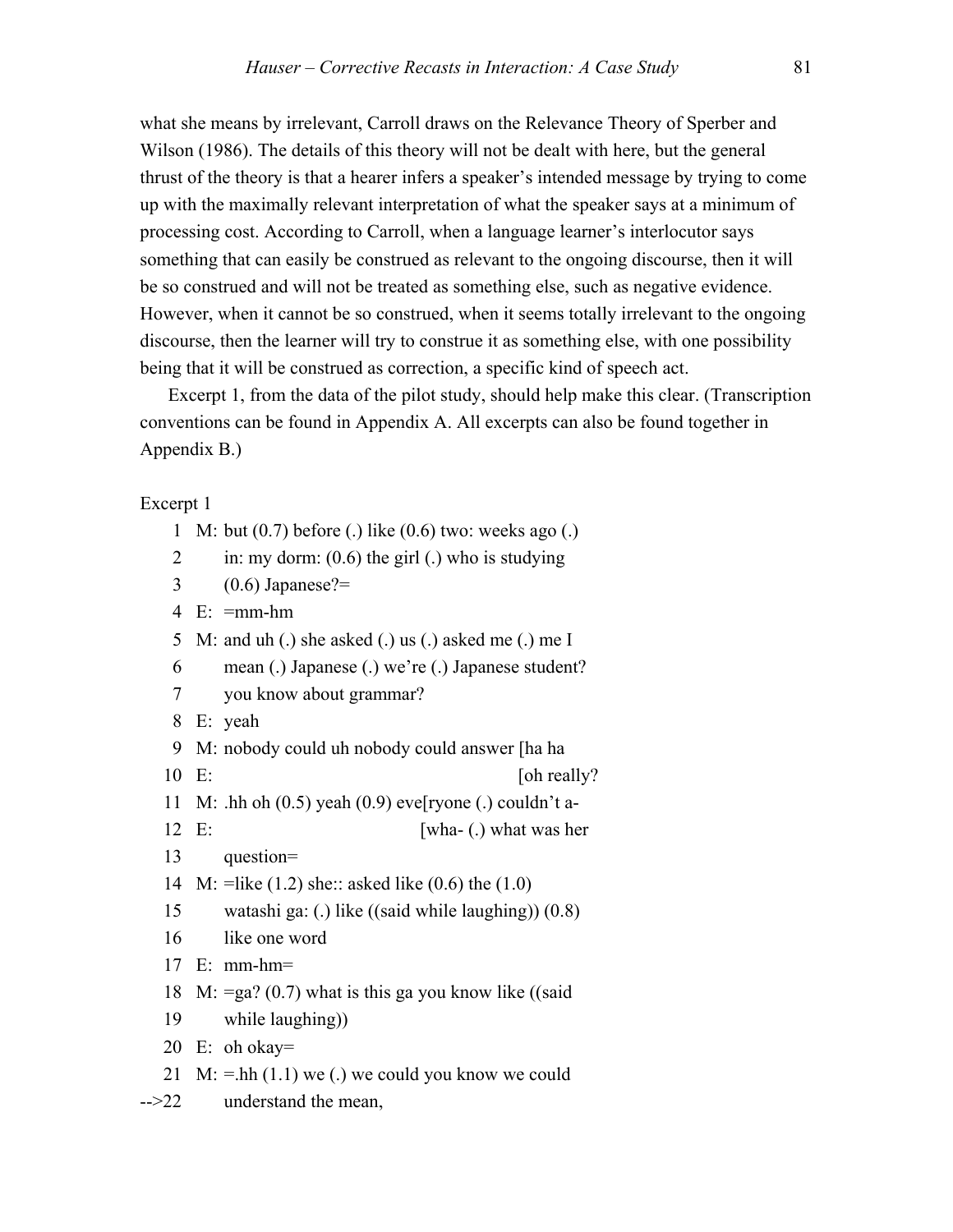23 E: yeah=

24  $M: =$ [but

 $\text{-}$ - $\text{-}25$  E: [the meaning.]

26 M: we (0.6) couldn't (0.7) know: like (.) how to

27 explain (1.5) but (.) ga is ga you know like ((said

28 while laughing)) (.) that's it

- 29 E: yeah  $(1.0)$  so  $(1.0)$  ga marks the sub-subject
- 30 right=
- 31 M: =yeah ((said while laughing))
- 32 E: the thing I could never understand about Japanese
- 33 is is the difference between like ga and wa.
- 34 M: mm
- 35 E: right [( )

-->36 M: [sometimes same mean: sometimes different

- 37 mean:=
- 38 E: =yeah=
- 39 M: =you know
- 40 E: that was (.) really hard ( )
- 41 M: yeah

 $\overline{a}$ 

In this excerpt, Mieko is telling a story about a student in her dorm who asked her and other Japanese students a question about Japanese grammar, specifically, about the meaning of the case marker *ga*. The point of the story is that, even though Mieko and the other students could understand what *ga* means, they could not answer the student's question. The story begins in line 1 of the transcript. In several places, such as lines 4, 8, 10, and 12, Eric can be seen to be taking the role of recipient of the story, using brief continuers or backchannels, as well as, in line 12, a question related to the story. In line 22, marked by an arrow, Mieko produces "we could understand the mean," to which Eric responds in line 25 with what could potentially be a corrective recast by stating "the meaning." However, there is no evidence that Mieko construes this as a corrective recast<sup>1</sup> and she continues with her story in lines 26 to 28 by saying "we couldn't know

<sup>&</sup>lt;sup>1</sup> Conversation analytic research does not generally deal with mental processes. In fact, an aversion to inferring mental or cognitive processes is an important component of the analytic stance of CA. For example, Sacks (1992) states:

When people start to analyze social phenomena, if it looks like things occur with the sort of immediacy we find in some of these exchanges, then, if you have to make an elaborate analysis of it . . . then you figure that they couldn't have thought that fast. I want to suggest that you have to forget that completely. Don't worry about how fast they're thinking. First of all, don't worry about whether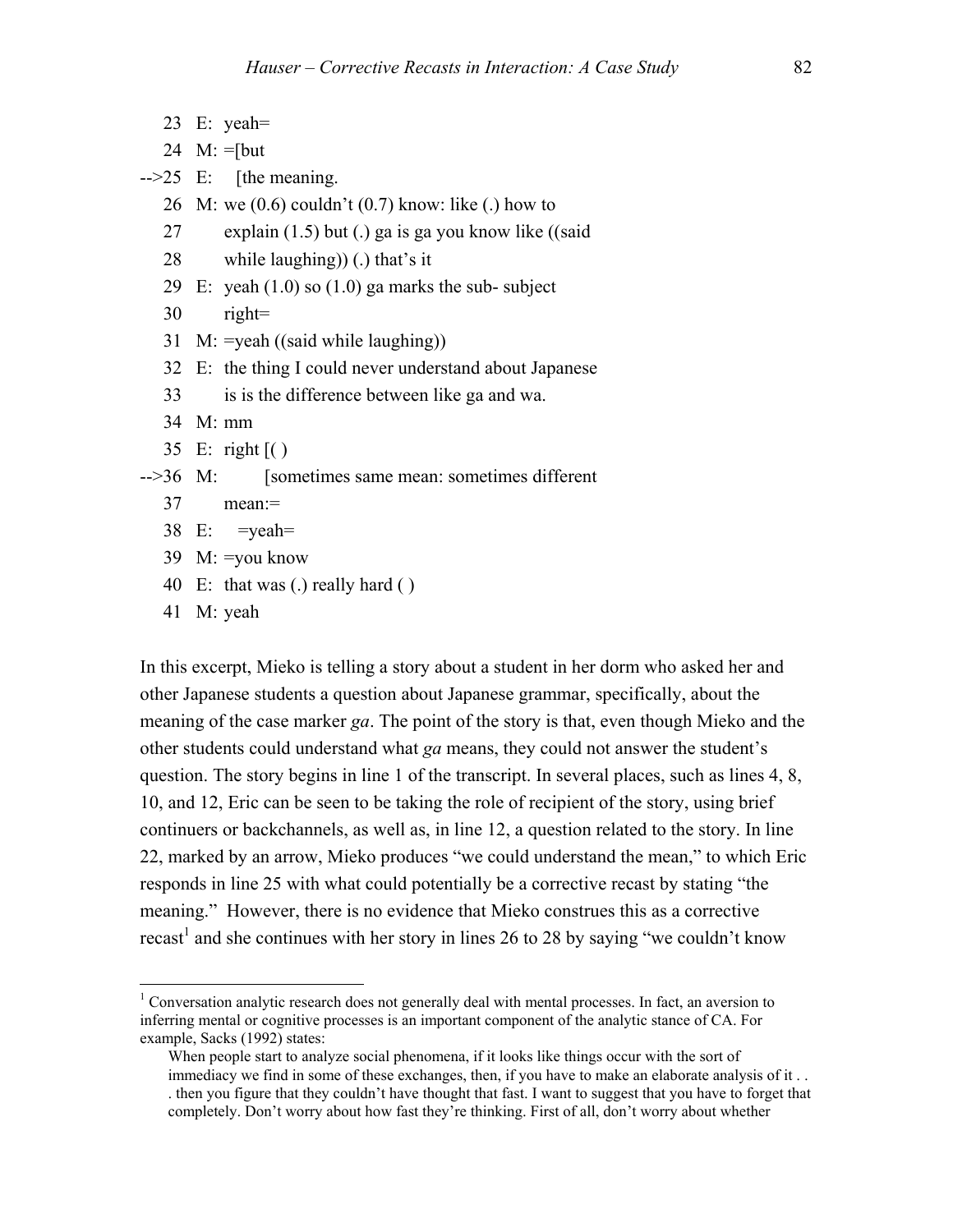like how to explain but ga is ga you know like that's it." In line 36, Mieko says "sometimes same mean sometimes different mean," providing further evidence that she did not notice the correction. It could be that the most relevant and simplest way for Mieko to construe Eric's utterance at line 25 is as a backchannel or continuer, a prompt to continue the story, much like his mm-hms and yeahs in earlier parts of the story. Construed in this way, Eric's utterance is perfectly relevant to the ongoing discourse and Mieko thus has no reason to construe it in any other way. This would seem to support the hypothesis that an utterance must be irrelevant to the ongoing discourse in order to be construed as negative evidence.

 However, in the other four excerpts, in which Mieko does seem to construe an utterance by Eric as a corrective recast, it can be seen that, in a sense, these utterances are also relevant to the ongoing discourse, and that it is the specific way in which they are relevant that allows them to be construed as, or to function as, corrective recasts.

#### Excerpt 2

- 1 M: since I came here,
- 2 E: yeah
- $-3$  M: every wee:k (0.5) week- end I have (0.5) two (0.6)
- -->4 two weekend?
- $\text{->5}$  E: two days
- -->6 M: yeah two days, (0.9) so: ha ha .hh you know befor:e
	- 7 I really ha ha I was really
	- 8 hard ((said while laughing))
	- 9 E: yeah (0.6) may maybe now you're getting spoiled
	- 10 M: ha ha

 $\overline{a}$ 

- 11 E: it'll be [difficult to go back to Japan
- 12 M: [spoiled .hh
- 13 M: yeah very difficult I don't want to go back ((said

This aversion to inferring mental processes is not shared by Carroll or Sperber and Wilson. In discussing the data of this pilot study with respect to the hypotheses and arguments of Carroll, I have found that I cannot avoid using terms that suggest a mentalistic explanation. However, in all cases in which terms such as *construe* are used, they should be interpreted as being qualified by the phrase *behave as if*. For example, "... there is no evidence that Mieko construes this as a corrective recast ..." should be interpreted as "... there is no evidence that Mieko behaves as if she construes this as a corrective recast ..." As an additional note, such *as if* interpretations are fairly common in research on animal behavior (e.g., Cheney & Seyfarth, 1990; Hauser, 1996).

they're 'thinking.' Just try to come to terms with how it is that the thing comes off. Because you'll find that they can do these things. Just take any other area of natural science and see, for example, how fast molecules do things. And they don't have very good brains. So just let the materials fall as they may. Look to see how it is that persons go about producing what they do produce" (p. 11).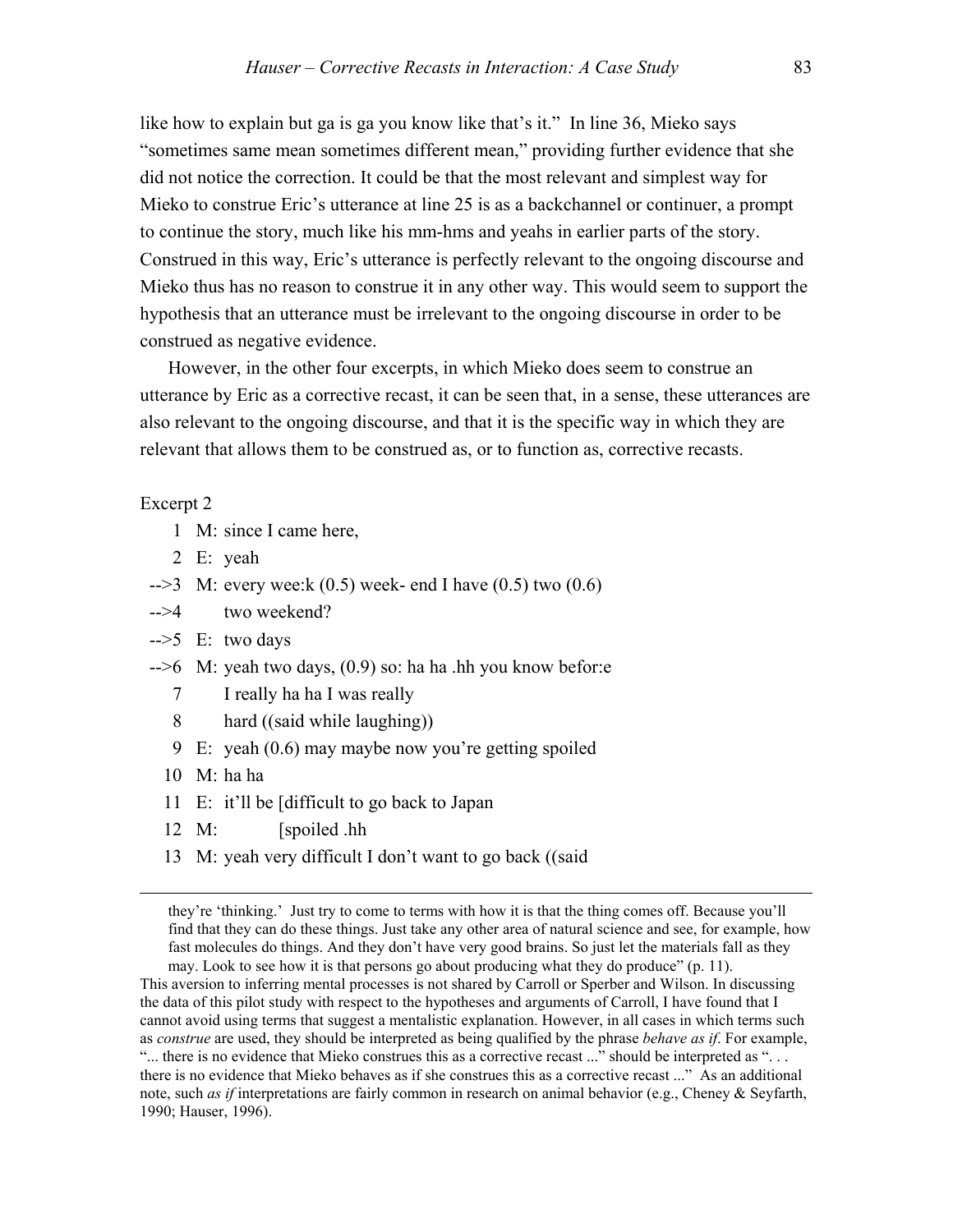14 while laughing))

## Excerpt 3

- 1 M: my friend said (.) it's (.) kind of o:ld (.) old
- 2 one (.) like=
- 3 E: =oh okay
- -->4 M: re::=
- $\text{--}>5$  E:  $\text{=(so)}$  rerun
- $\rightarrow$  6 M: rerun. yeah. (2.1) I like comedy, (.) these days

- 1 E: how about like a tour guide or something
- 2 M: sorry?
- 3 E: how about a tour- like a tour guide job
- 4 [or something
- -->5 M: [tour guide? ((unusual pronunciation of *tour*))
- $\leftarrow$   $\geq$  E: tour guide
- -->7 M: tour guide ((more target-like pronunciation, though
	- 8 still unusual)) like travel=
	- 9 E: =yeah
	- 10 M: with (0.9) you know (.) customer
	- 11 E: [yeah
	- 12 M: [( ) travellers
	- 13 E: yeah
	- 14 M: ah but I heard it's very very hard [( )
	- 15 E: [yeah I would
	- 16 think so
	- 17 M: ch- you know (0.8) passenger? you know (.) very-
	- 18 always complain to ((while laughing)) [.hh
	- 19 E: [yeah=
	- $20$  M:  $=$ ha ha .hh
	- 21 E: yeah you get to travel a lot but you hafta take
	- 22 care of many people=
	- 23 M:  $=$ yes [so
	- 24 E:  $[right (0.8) and (0.5) they're paying money so$
	- 25 maybe they they have lots of (0.8) things they wa-
	- 26 they expect you to do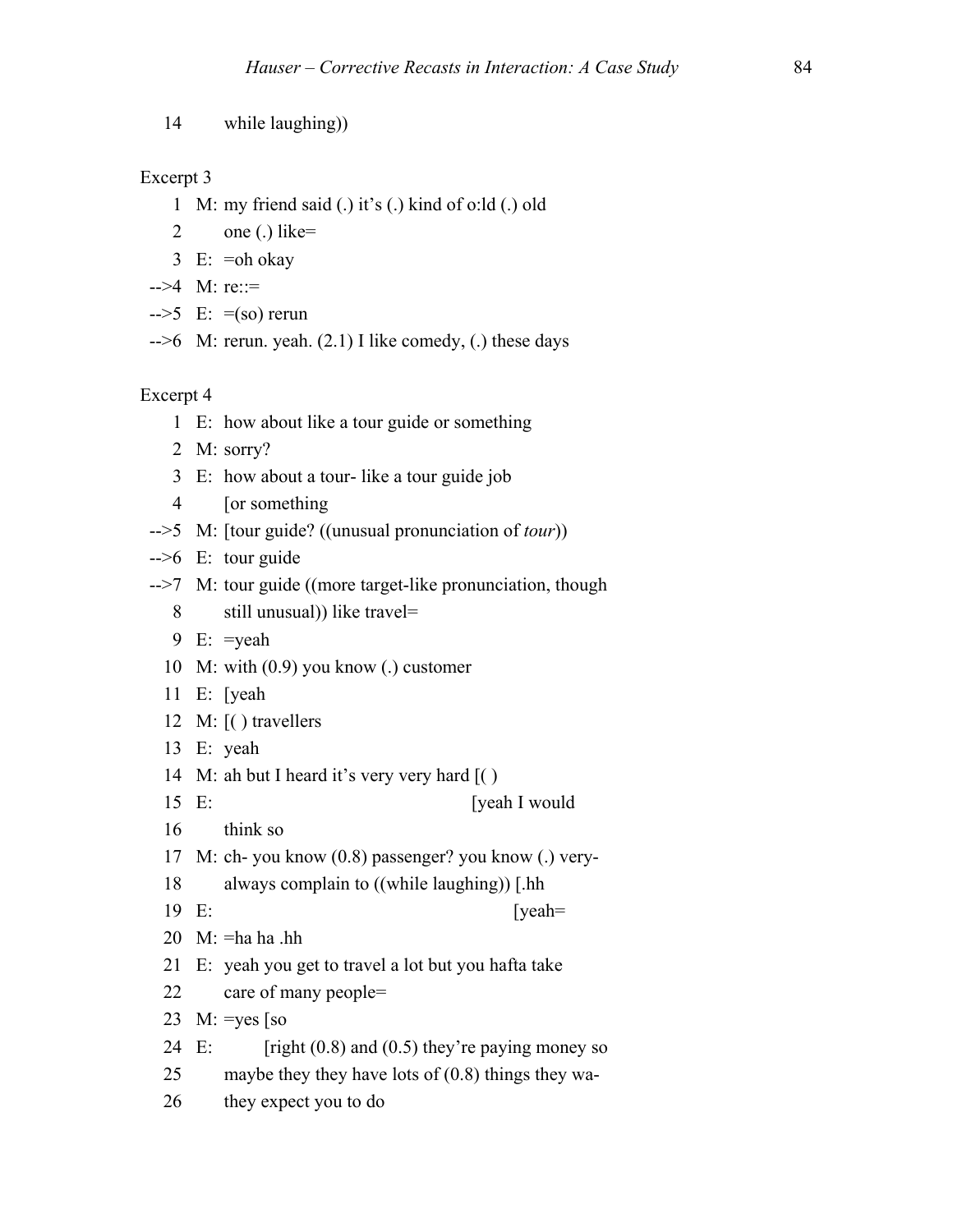- 27 M: mm
- 28 E: yeah I wouldn't like that job
- 29 M: yeah (.) I want to travel  $(0.5)$  like myself or (.)
- $30$  just (.) with t (0.9) um close friends something
- 31 ((said while laughing))=
- 32 E: =mm-hm=
- 33 M:  $=$ hh yeah
- 34 E: mm
- 35 (1.1)
- 36 M: like (.) oh- my- f:rie:nd (0.5) was interested in
- 37 the (0.5) tourist?
- 38 E: mm-hm
- 39 M: so s (.) she: (0.7) ( )- tried to get the
- 40 information about wow oh ha ha ((*wow* is in response
- 41 to the start of a sudden heavy downpour)) (3.3) ha
- 42 ha .hh so heavy.  $(1.1)$  yeah  $(.)$  so: but  $(1.1)$  when
- 43 she (.) went to (0.8) Europe some (0.5) package
- 44 tour,
- 45 E: yeah ((both M and R speaking more loudly due to
- 46 noise from rain))
- 47 M: and uh  $(0.6)$  many  $(0.5)$  you know customer,  $(1.0)$
- -->48 tourists, (.) complained to the trav trav tourist?
	- 49 [um
- $-50$  E: [oh to the tour guide?
- -->51 M: tour guide
	- 52 E: yeah
	- 53 M: so: she: realize (0.7) I I she cannot ((said while
	- 54 laughing)) .hh she cannot do like that job ((said
	- 55 while laughing)) [ha ha
	- 56 E: [oh okay yeah
	- 57 M: wow huh ((in response to increased strength of
	- 58 downpour))
	- 59 (4.5)
	- 60 E: when I uh (.) the first day I came to Hawaii
	- 61 [I saw a rainbow,
	- 62 M: [mm-hm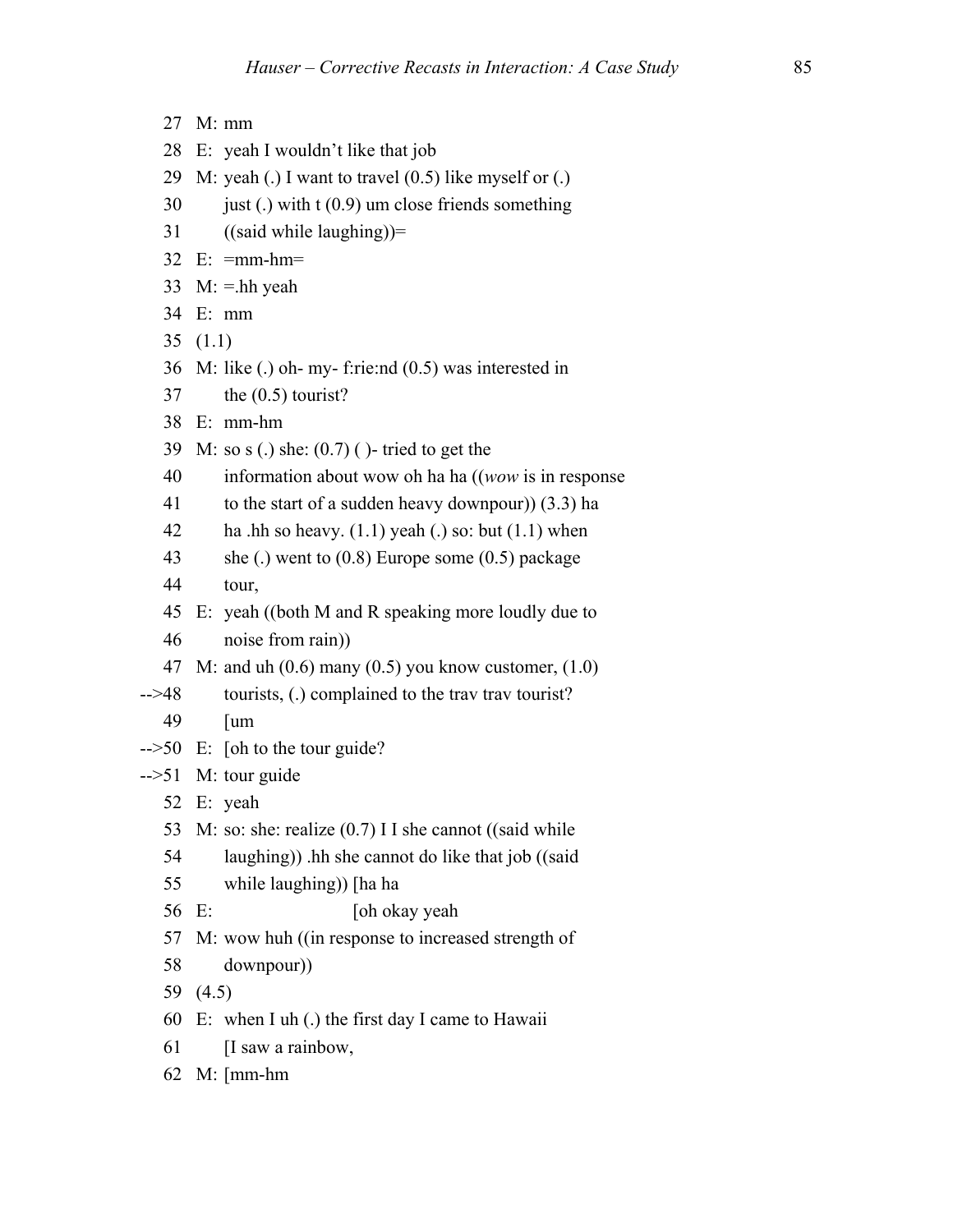Excerpt 5

- 1 E: when when is your birthday.
- $-2$  M: uh Ju- Ju::ne twenty:: one.
- -->3 E: June twenty first?=
- $-$ ->4 M: =first. yeah.
	- 5 E: oh okay
	- 6 (2.1)
	- 7 M: sometimes I'm (.) confused you know like (0.8) if I
	- 8 (.) say (.) my age
	- 9 E: [yeah
	- 10 M: [twenty one,
	- 11 E: yeah=
	- 12 M: =but if I say date (.) twenty first ha
	- 13 [ha sometimes confusing you know
	- 14 E: [yeah that can be confusing
	- 15 (2.3)
	- 16 M: mm
	- 17 E: yeah I guess so
	- 18 (1.6)
	- 19 M: [(confusing)
	- 20 E: [but uh: (1.0) in in Japanese also it's kind of
	- 21 kind of (different) right?
	- 22 M: yea:h actually
	- 23 E: so the way you say the days ( ) in Japanese is
	- 24 different from
	- $25$  M mm=
	- 26 E: =other numbers
	- 27 M: yeah
	- 28 E: sometimes (1.0) especially like- one through: (0.7)
	- 29 uh one to ten.
	- 30 M: yeah

 In excerpt 2, lines 3 and 4, Mieko seems to be trying to say something like she has a two-day weekend every week, something she didn't have in Japan. If this is what she is trying to say, she seems to be having serious problems formulating it. She first says "every week," stretching the vowel in week, which is then followed by a half second pause. She says "week" again, glottalizing the final consonant before adding on "end."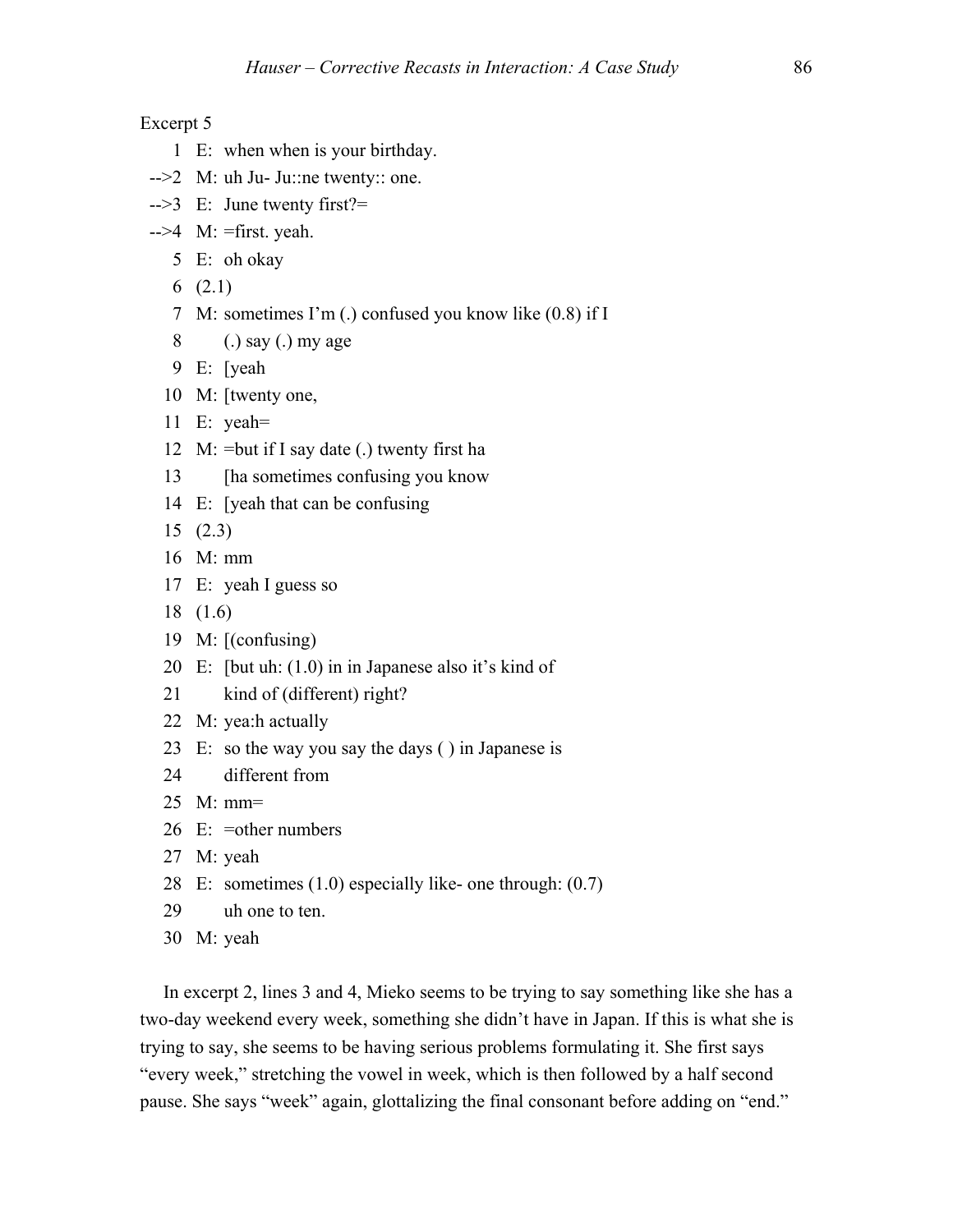She then says "I have," pauses, says "two," pauses again, and finally says "two weekend" with rising intonation. Eric then provides the phrase "two days" in line 5 which Mieko immediately incorporates in line 6. In excerpt 3, line 4, Mieko seems to be searching for the word "rerun," but is unable to produce the entire word. Instead, she produces only "re," stretching the vowel. Eric then provides the word in line 5, which Mieko immediately incorporates in line 6. In excerpt 4, line 5, Mieko produces the compound "tour guide" with an unusual pronunciation, apparently in response to Eric's use of "tour guide" in line 3. When Mieko produces it in line 5, she uses rising intonation. Eric repeats it in line 6 and Mieko incorporates it in line 7. In line 48 of the same excerpt, Mieko appears again to be trying to produce "tour guide," but instead produces "trav" twice, followed by "tourist" with rising intonation, and finally says "um" in overlap with Eric's turn in line 50. In line 50, Eric recasts the last part of Mieko's utterance by saying "to the tour guide," and Mieko immediately incorporates "tour guide" in line 51. Finally, in excerpt 5, line 2, Mieko is providing an answer to Eric's question about her birthday. She starts to say "June," but cuts it off with glotallization. She then says "June" again, stretching the vowel, followed by "twenty," in which the final vowel is also stretched, and finally "one" with falling intonation. Eric recasts this in line 3 with "June twentyfirst," with rising intonation, which Mieko immediately incorporates, with no pause, in line 4.

 In each of these excerpts 2 through 5, but not in excerpt 1, Mieko can be seen appealing for help, or at least that her utterances are treated as appeals for help by both Eric and Mieko herself. In excerpt 2, this appeal is made through Mieko's repetitions, pauses, and rising intonation on "two weekend." In excerpt 3, this appeal is made by stretching the vowel in "re." In excerpt 4, it is made through rising intonation on "tour guide" in line 5 and by repetition and rising intonation in line 48. And in excerpt 5, it is made through the cut-off of Mieko's first try at "June" and by the vowel stretching in "June" and "twenty." Following an appeal for help from Mieko, Eric's offering of help becomes, to use the terminology of CA, conditionally relevant. That is, an offer of help becomes expected and failure to provide such help would be noticeable by its absence. It may be that Carroll is thinking about a different kind of relevance, the relevance of the propositional content of an utterance, not the relevance of an utterance as a next action. Still, I would argue that, in each of these cases, Mieko behaves as if she is able to construe Eric's utterance as a correction, as a corrective recast, as a kind of negative evidence, not because it is irrelevant to the ongoing discourse, but because, in providing a correction, it performs an action, providing help, which at this moment in the interaction has become conditionally relevant. (See also recent articles by Kurhila (2001) and Ohta (2000) for similar findings.) jd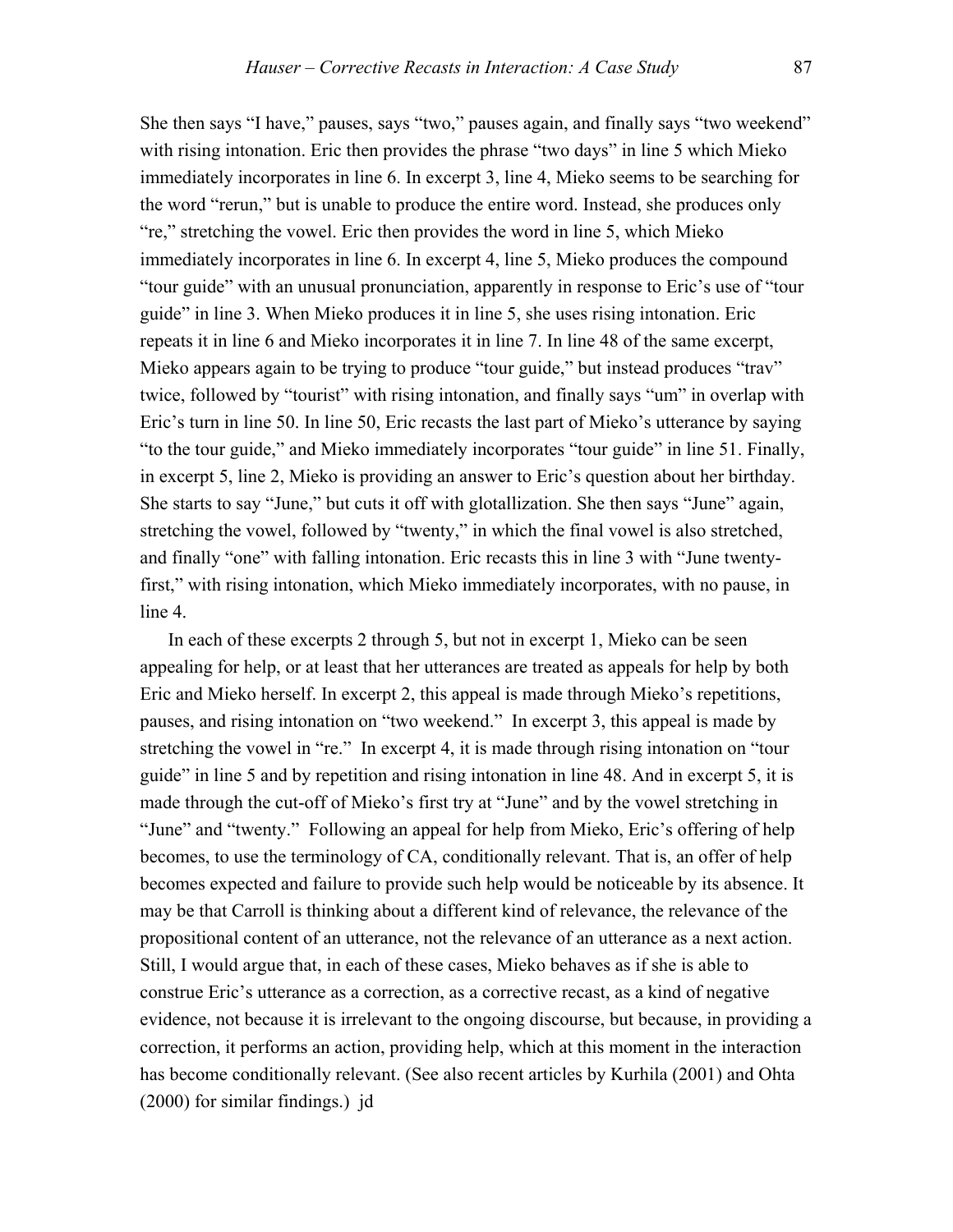#### *Collaborative Blame Assignment*

Once an utterance has been construed as some kind of negative evidence, there arises the blame assignment problem, which is generally seen as a problem for the language learner. Upon receiving negative evidence such as a recast, and construing it as a correction, how does the learner decide what exactly is being corrected? I would like to argue that, in the excerpts presented here, the blame assignment problem is not so much a problem just for Mieko, the language learner, but a problem for both participants. It is a problem of intersubjectivity, or the maintenance of a shared understanding of what is going on in the interaction. In appealing for help, the problem becomes, for Mieko, how to indicate what it is that she needs help with. For Eric, the problem involves recognizing that an appeal is being made, recognizing what kind of help Mieko is appealing for, and deciding how to provide this help. A possible additional problem for Mieko involves showing that the help has or has not been adequate. In these excerpts, Mieko and Eric can be seen to deal with these intersubjective aspects of the blame assignment problem quite effectively. Mieko uses such things as rising intonation and vowel stretching to indicate where she needs help, which allows Eric to immediately provide the help in his next turn. This is then followed by immediate incorporation on Mieko's part, indicating the adequacy of the help provided.

#### *Being Qualified to Provide Negative Evidence*

Another point made by Carroll is that, in order for a language learner to construe an interlocutor's utterance as negative evidence, the learner must perceive the interlocutor as someone who is qualified to provide negative evidence. It can be illuminating, though, to look at this argument in a slightly different way. For any person, there are numerous, perhaps infinite, ways that that person can be truly categorized. For example, I can be categorized as a male, a Caucasian, a native speaker of English, a language teacher, a graduate student, a carnivore, a former bachelor, and so on, all of which are true. Mieko can be categorized as a female, an Asian, a native speaker of Japanese, a learner of English, a research subject, a person who's too young to drink according to Hawai'i state law, and so on. In interaction, though, only a limited number of these possible categorizations are relevant, are oriented to by participants as relevant. And only those categorizations which are oriented to as relevant can have what Schegloff (1991) has termed *procedural consequentiality* for how the interaction is organized. That is, categorizations which are oriented to by participants at a particular moment may influence the local sequential organization of interaction. I would like to argue that in excerpts 2 through 5, but not in excerpt 1 and not necessarily at other times during their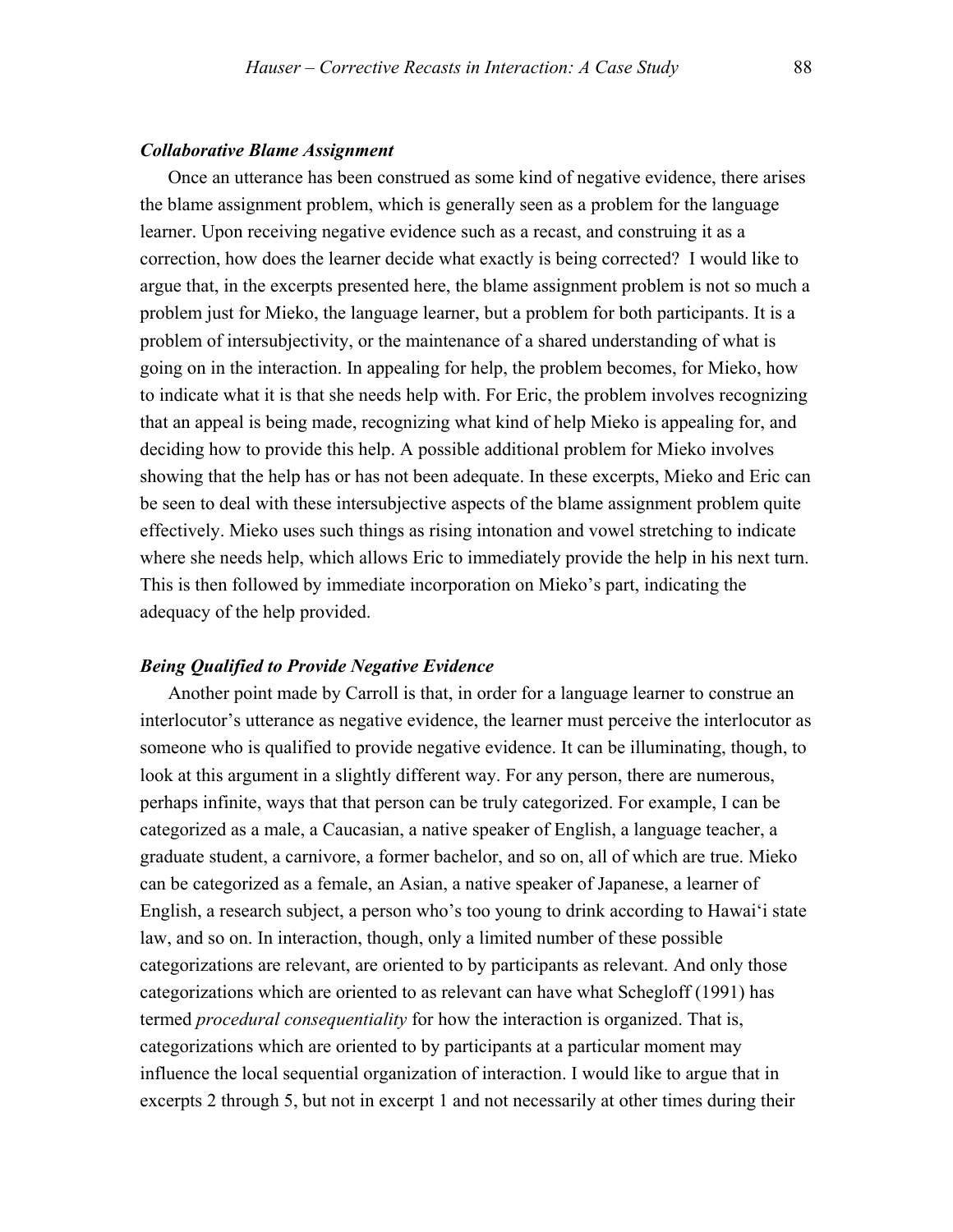conversations, Mieko and Eric can be seen to be orienting to their roles as language learner and language teacher, or to their roles as novice user of English and expert user of English. This can be seen especially clearly in excerpts 4 and 5. In excerpt 4, lines 5 through 7, Mieko and Eric are orienting to these roles as, for Mieko, one who may make a mistake with the language and, for Eric, one who may provide a correction. In lines 7 through 12, though, Mieko clearly displays that she knows the meaning of *tour guide*, indicating that she does not need the word to be explained to her, and that she need not be categorized as a complete novice. Mieko then goes into a story about a friend who had considered becoming a tour guide, but thought better of it. Here, neither Mieko nor Eric seem to be orienting to roles as learner or teacher. There is, then, a brief reorientation to these roles in lines 48 through 51. In excerpt 5, orientation to the roles of learner and teacher starts at line 2. Starting in line 7, the discussion turns away from talk about when Mieko will be old enough to drink to the problems Mieko has with deciding on whether to use cardinal or ordinal numbers in English and the confusion that these different numbering systems cause her. Here, the participants' orientation to their roles as learner and teacher, or at least Mieko's orientation to these roles, results in a shift in the topic of conversation to a discussion of language as object. In this particular case, then, the sequence which includes the corrective recast, and the concurrent orientation of the participants to the roles of learner and teacher, exert a strong influence on the trajectory of the conversation.

## *The Role of Negative Evidence*

 Finally, there is Carroll's claim that, in order to serve as negative evidence, a correction must be related to something which the learner does not already know. Otherwise, it cannot lead to a restructuring of the learner's grammar. To quote from Carroll (2001):

 Once a learner has acquired a grammatical distinction and can reproduce it at least some of the time, feedback and correction about it will merely provide the learner with evidence that she has made a performance mistake. This is not trivial if it leads the learner to stabilise production schemata, but it will not lead to restructuring of the mental grammar. (p. 385)

In excerpts 2 through 5, though, the feedback does seem to be related to things that Mieko already knows at least to some extent. I would like, not to claim, but just to speculate, that a major role for negative evidence, such as corrective recasts, perhaps *the* major role, is to help "stabilise production schemata," to help the learner gain control over a form that she is in the process of mastering.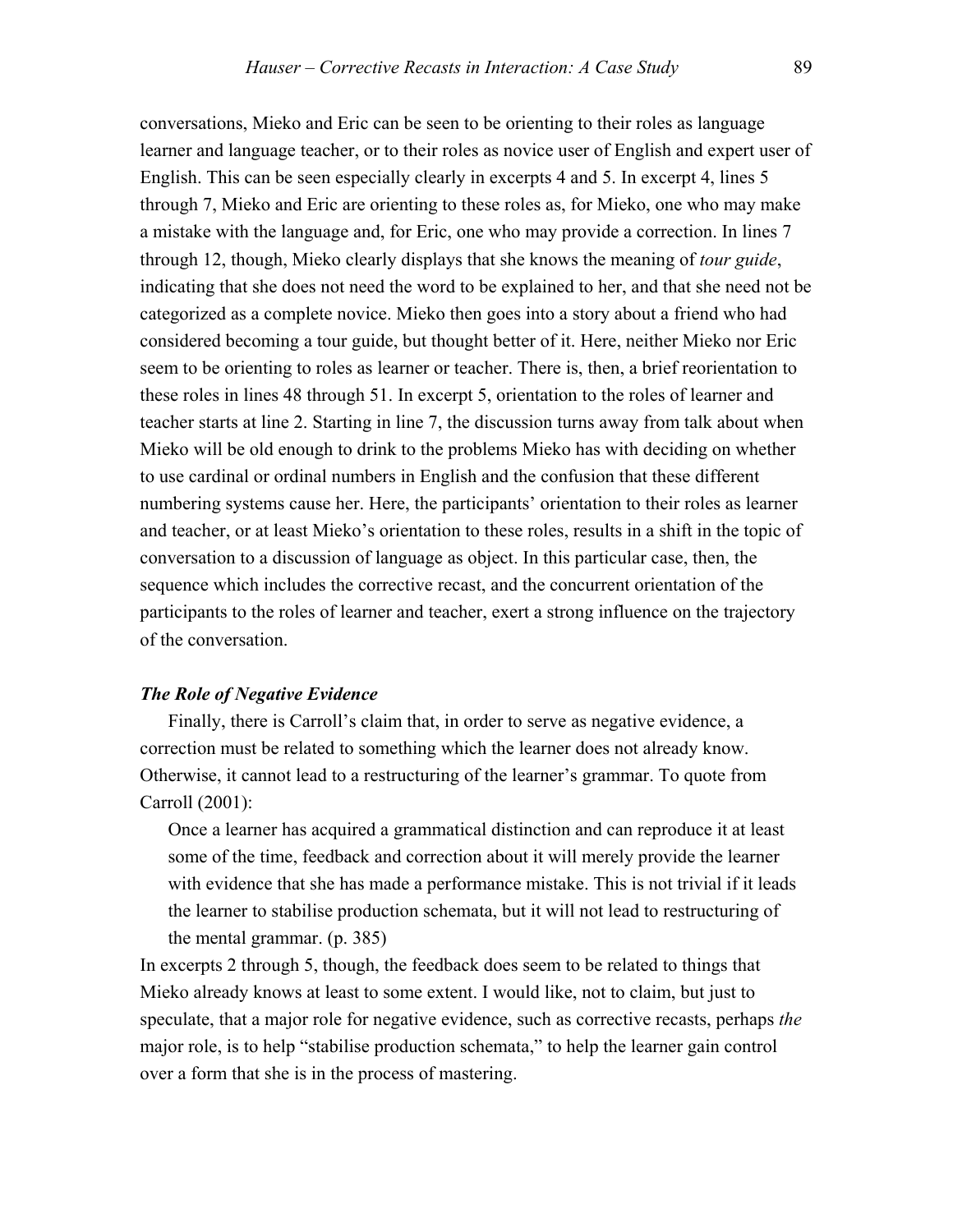#### **CONCLUSION**

 It bears emphasis that the analyses presented in this paper are based only on five excerpts from conversations between only two interlocutors. No claim is being made, for example, that in all cases in which a language learner behaves as if she is construing an utterance as negative evidence, the construal is the result of the learner appealing for help. Rather, this paper illustrates some of the resources learners may use to elicit negative evidence and to construe an interlocutor's utterance as negative evidence.

 Rather than starting with a theoretical framework and making deductions about how corrective recasts fit into interaction or are construed as negative evidence, the analyses in the paper adopted the minimal, somewhat implicit, theoretical and analytic stance of CA. That is, that what people are doing in interaction is something that can be found by investigating quite closely the details of their interaction. Though based on a limited set of data, the analyses presented in this paper are empirically rather than theoretically grounded. As mentioned above, one of the purposes of this pilot study, and of a program of continuing research by the author, is to investigate the usefulness of CA as a methodology for SLA research. Markee (2000) argues that CA can be used to illuminate the details of how languages can be learned through interaction. By showing how appeals for help can provide a context for corrective recasts, how the blame assignment problem can be dealt with in and through interaction, and how participants in interaction can orient and reorient to roles as language novice and language expert, this research illustrates how CA can indeed be a useful methodolgy for the study of SLA.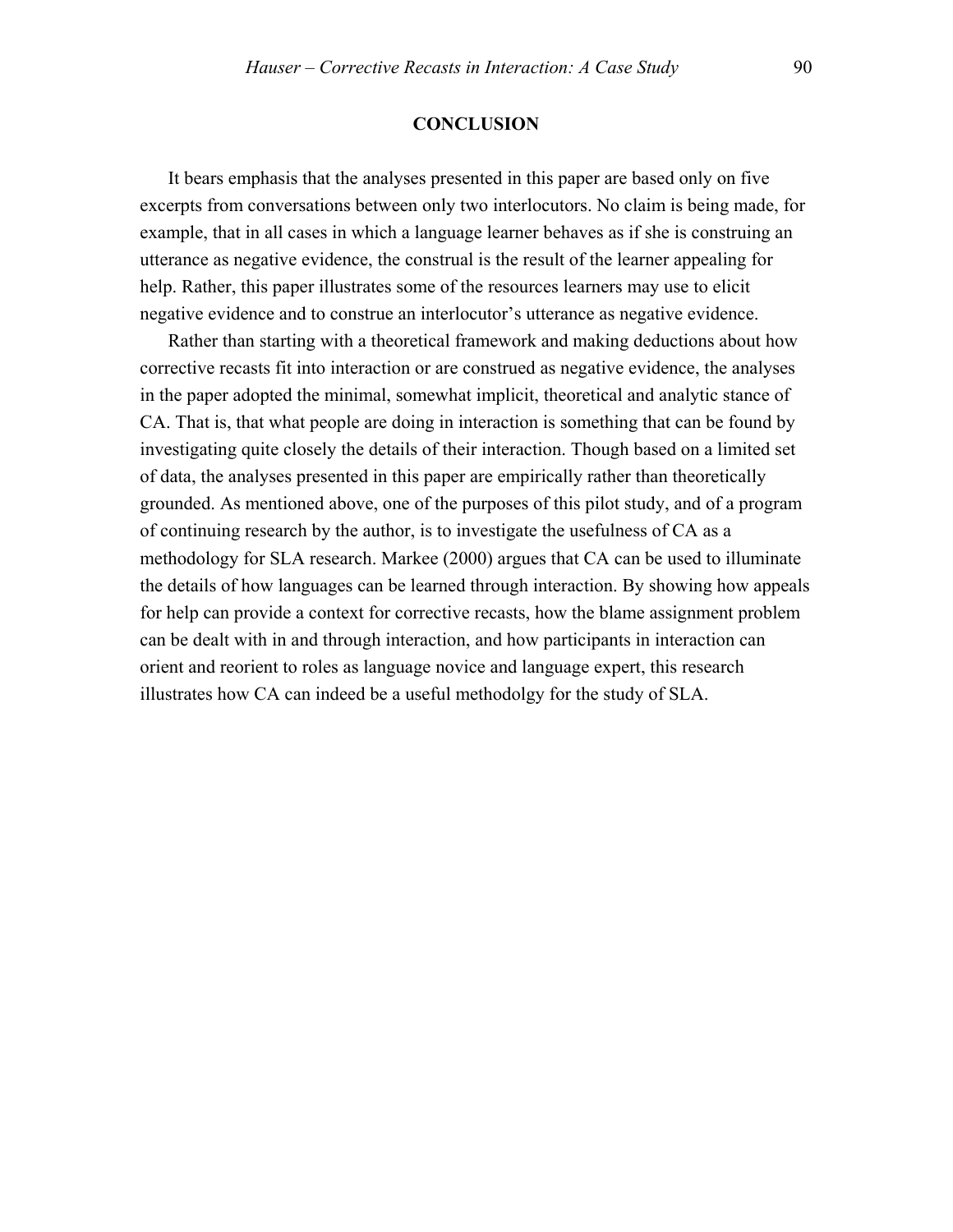#### **REFERENCES**

- Carroll, S. E. (2001). *Input and evidence: The raw material of second language acquisition*. Amsterdam: John Benjamins.
- Cheney, D. L., & Seyfarth, R. M. (1990). *How monkeys see the world: Inside the mind of another species*. Chicago, IL: University of Chicago Press.
- Grimshaw, J., & Pinker, S. (1989). Positive and negative evidence in language acquisition. *Behavioral and Brain Sciences, 12*, 341-342.
- Hauser, M. D. (1996). *The evolution of communication*. Cambridge, MA: The MIT Press.
- Hutchby, I., & Wooffitt, R. (1998). *Conversation analysis: Principles, practices and applications*. Cambridge, UK: Polity Press.
- Kurhila, S. (2001). Correction in talk between native and non-native speakers. *Journal of Pragmatics, 33*, 1083-1110.
- Markee, N. (2000). *Conversation analysis*. Mahwah, NJ: Erlbaum Associates.
- Ohta, A. S. (2000). Rethinking interaction in SLA: Developmentally appropriate assistance in the zone of proximal development and the acquisition of L2 grammar. In J. P. Lantolf (Ed.), *Sociocultural theory and second language learning* (pp. 51-78). Oxford: Oxford University Press.
- Psathas, G. (1995). *Conversation analysis: The study of talk-in-interaction*. Thousand Oaks, CA: Sage.
- Sacks, H. (1992). *Lectures on conversation, volume one*. Malden, MA: Blackwell.
- Schegolff, E. A. (1991). Reflections on talk and social structure. In D. Boden & D. H. Zimmerman (Eds.), *Talk and social structure: Studies in ethnomethodology and conversation analysis*. Cambridge: Polity Press.
- Sperber, D., & Wilson, D. (1986). *Relevance: Communication and cognition*. Oxford: Basil Blackwell.
- ten Have, P. (1999). *Doing conversation analysis: A practical guide*. Thousand Oaks, CA: Sage.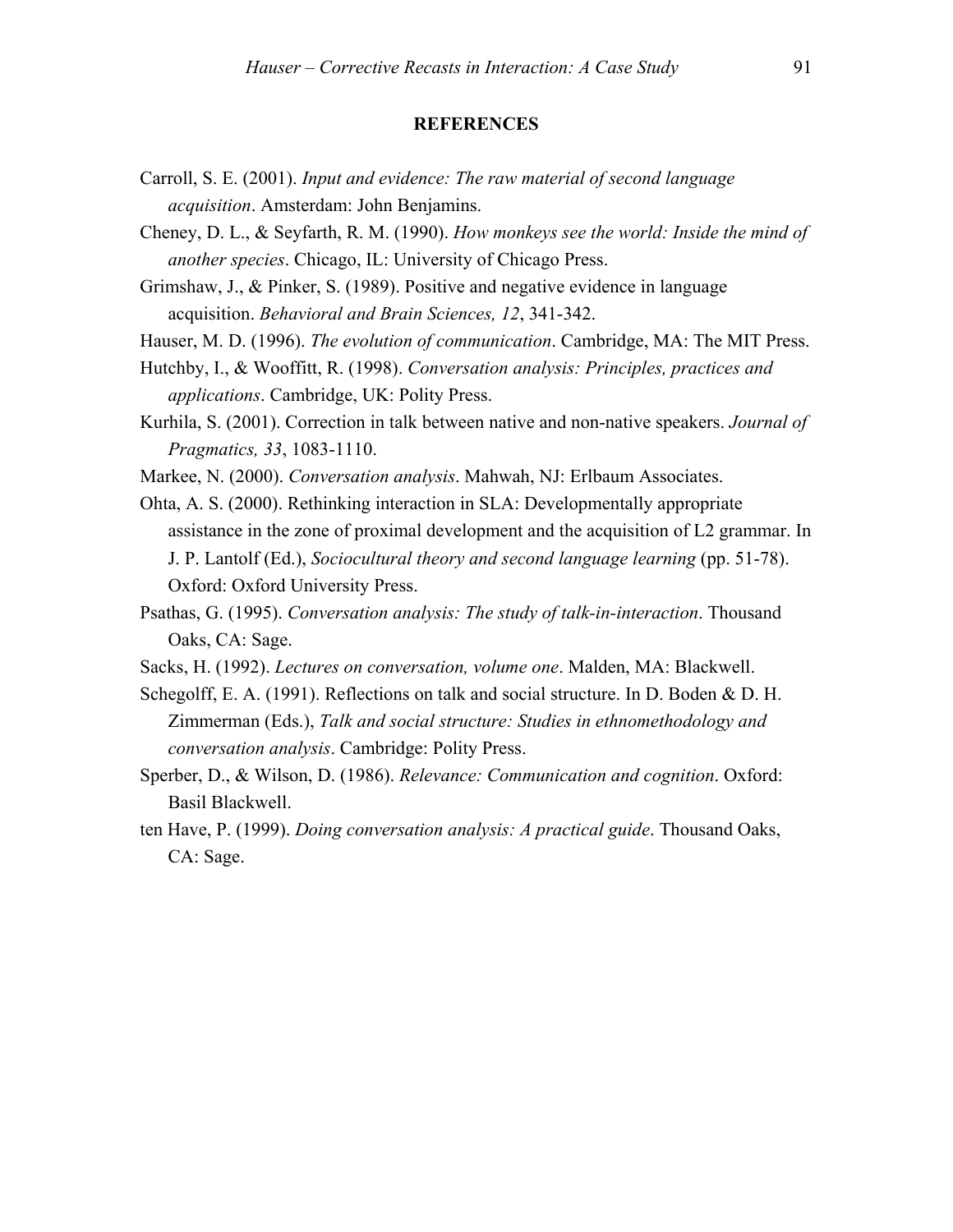## **APPENDIX A**

## **TRANSCRIPTION CONVENTIONS**

- . falling intonation
- ? rising intonation
- , continuing intonation
- : sound stretch
- cut-off with glottalization
- = latched utterances (absolutely no pause, almost overlap)
- [ beginning of overlap
- (.) micropause (less that 0.5 seconds)
- (1.0) pause longer than 0.5 seconds (length indicated inside parentheses)
- ( ) unintelligible speech
- (xx) best guess at almost unintelligible speech

((xx))verbal description

ha ha laughter

- hh audible outbreath
- .hh audible inbreath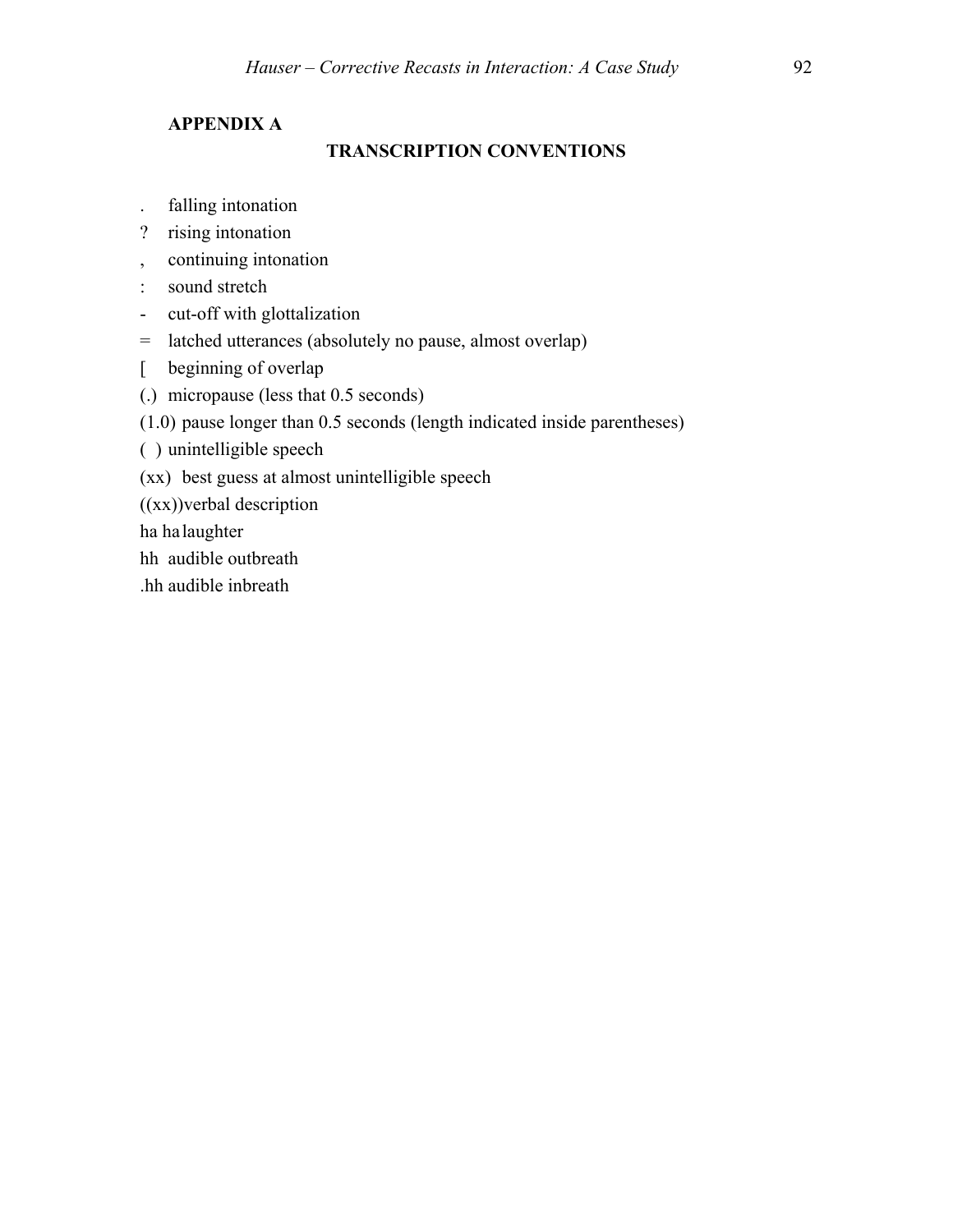## **APPENDIX B TRANSCRIPTS**

- 1 M: but (0.7) before (.) like (0.6) two: weeks ago (.)
- 2 in: my dorm:  $(0.6)$  the girl (.) who is studying
- 3  $(0.6)$  Japanese?=
- 4 E: =mm-hm
- 5 M: and uh (.) she asked (.) us (.) asked me (.) me I
- 6 mean (.) Japanese (.) we're (.) Japanese student?
- 7 you know about grammar?
- 8 E: yeah
- 9 M: nobody could uh nobody could answer [ha ha
- 10 E: [oh really?]
- 11 M: .hh oh  $(0.5)$  yeah  $(0.9)$  eve<sup>[ryone (.)</sup> couldn't a-
- 12 E: [wha- (.) what was her
- 13 question=
- 14 M: =like (1.2) she:: asked like (0.6) the (1.0)
- 15 watashi ga: (.) like ((said while laughing)) (0.8)
- 16 like one word
- 17 E: mm-hm=
- 18 M:  $=$ ga? (0.7) what is this ga you know like ((said
- 19 while laughing))
- 20 E: oh okay=
- 21 M:  $=$ hh (1.1) we (.) we could you know we could
- -->22 understand the mean,
	- 23 E: yeah=
	- 24 M: =[but
- $-25$  E: [the meaning.]
	- 26 M: we (0.6) couldn't (0.7) know: like (.) how to
	- 27 explain (1.5) but (.) ga is ga you know like ((said
	- 28 while laughing)) (.) that's it
	- 29 E: yeah  $(1.0)$  so  $(1.0)$  ga marks the sub-subject
	- 30 right=
	- 31 M: =yeah ((said while laughing))
	- 32 E: the thing I could never understand about Japanese
	- 33 is is the difference between like ga and wa.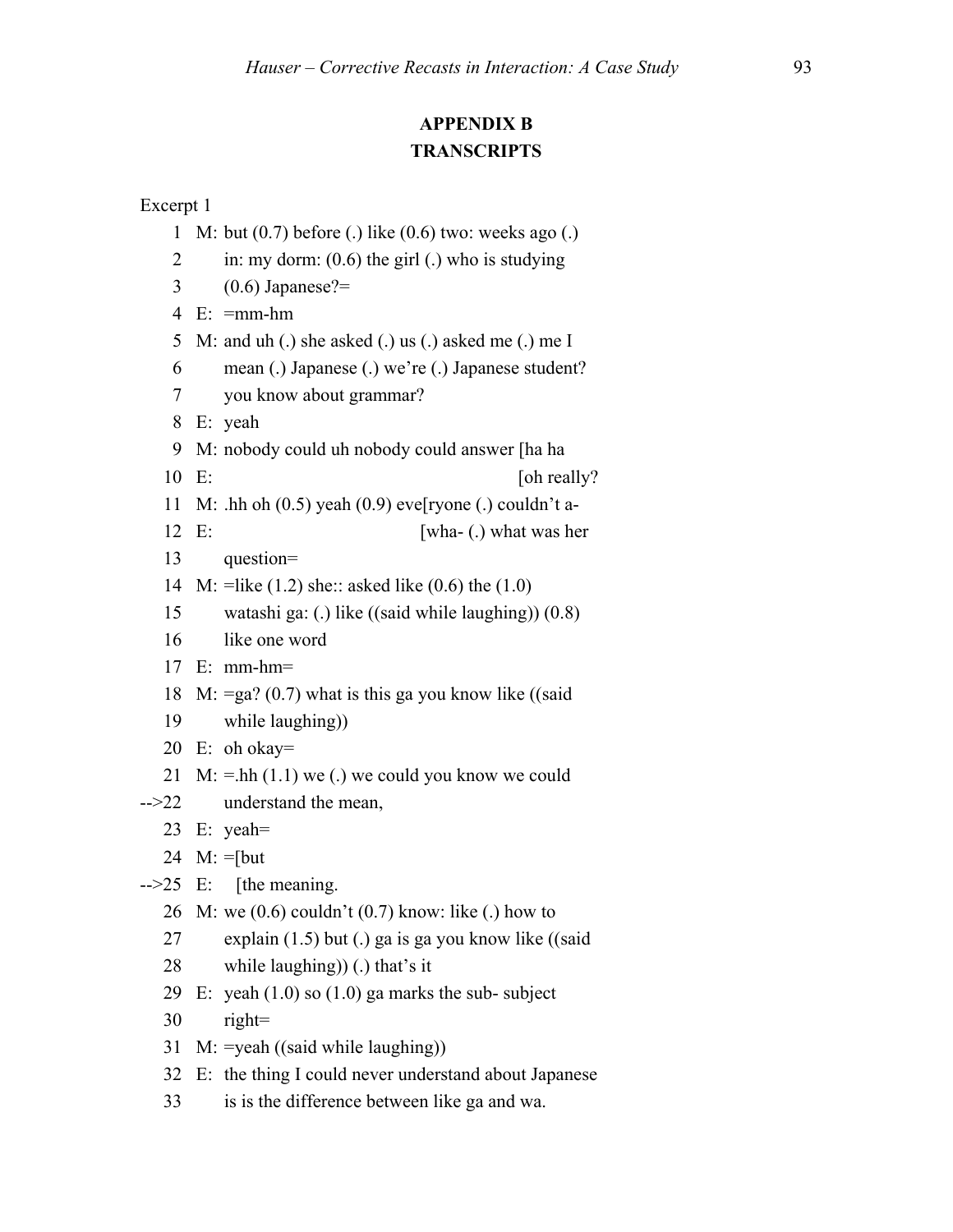- 34 M: mm
- 35 E: right [( )

## -->36 M: [sometimes same mean: sometimes different

- 37 mean:=
- 38 E: =yeah=
- 39 M: =you know
- 40 E: that was (.) really hard ( )
- 41 M: yeah

## Excerpt 2

- 1 M: since I came here,
- 2 E: yeah
- $-3$  M: every wee:k (0.5) week- end I have (0.5) two (0.6)
- -->4 two weekend?
- $\text{->}5$  E: two days
- -->6 M: yeah two days, (0.9) so: ha ha .hh you know befor:e
	- 7 I really ha ha I was really
	- 8 hard ((said while laughing))
	- 9 E: yeah (0.6) may maybe now you're getting spoiled
	- 10 M: ha ha
	- 11 E: it'll be [difficult to go back to Japan
	- 12 M: [spoiled .hh
	- 13 M: yeah very difficult I don't want to go back ((said
	- 14 while laughing))

#### Excerpt 3

- 1 M: my friend said (.) it's (.) kind of o:ld (.) old
- 2 one (.) like=
- 3 E: =oh okay
- $-34$  M: re::=
- $\text{--}>5$  E:  $\text{=(so)}$  rerun
- $-5$  M: rerun. yeah. (2.1) I like comedy, (.) these days

- 1 E: how about like a tour guide or something
- 2 M: sorry?
- 3 E: how about a tour- like a tour guide job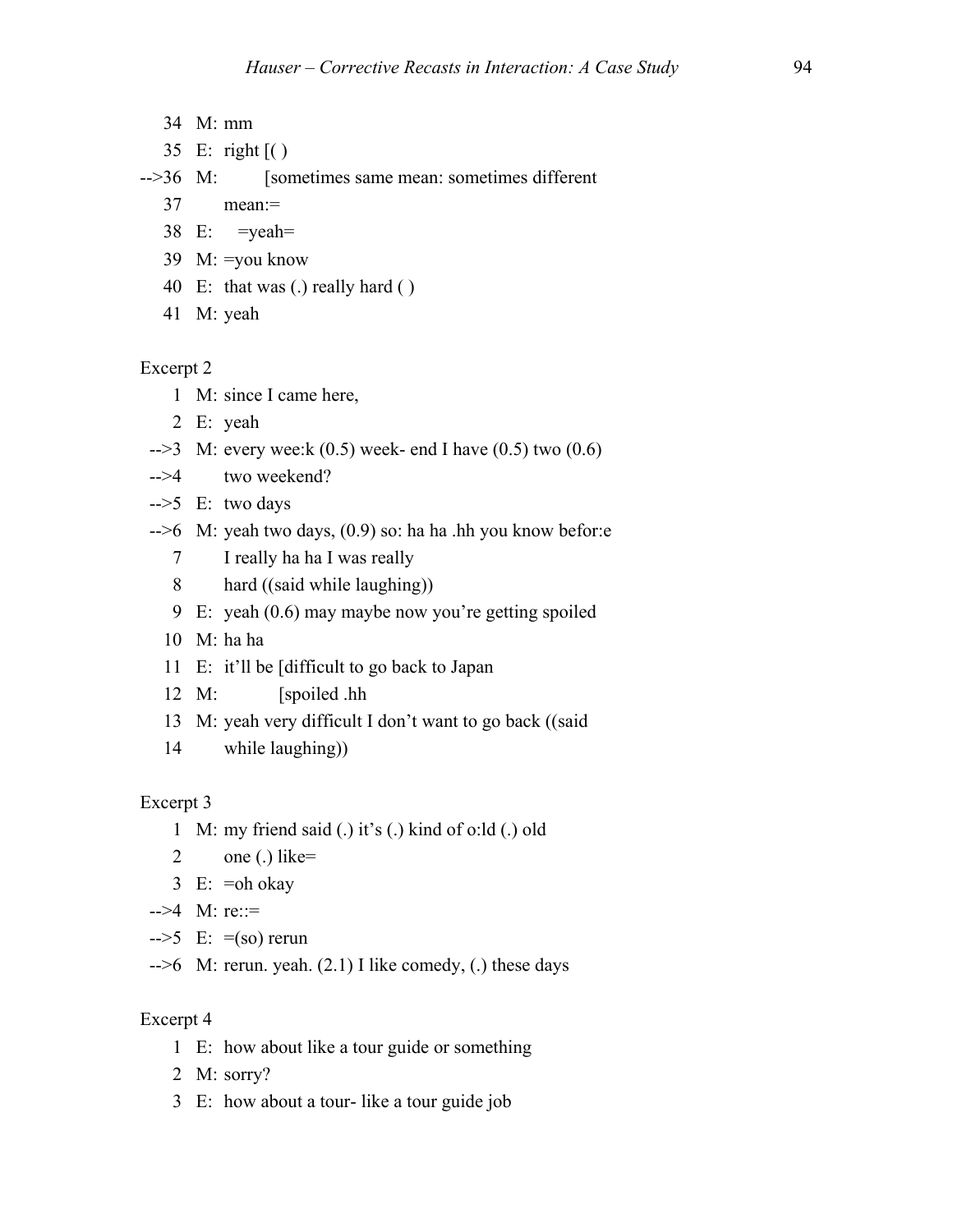| $\overline{4}$  | [or something]                                                 |
|-----------------|----------------------------------------------------------------|
|                 | -->5 M: [tour guide? ((unusual pronunciation of <i>tour</i> )) |
| $\rightarrow$ 6 | E: tour guide                                                  |
| $\rightarrow$ 7 | M: tour guide ((more target-like pronunciation, though         |
| 8               | still unusual)) like travel=                                   |
| 9               | $E: = \text{yeah}$                                             |
| 10              | M: with $(0.9)$ you know (.) customer                          |
|                 | $11$ E: [yeah]                                                 |
|                 | 12 M: $\lbrack$ () travellers                                  |
| 13              | E: yeah                                                        |
| 14              | M: ah but I heard it's very very hard $( )$                    |
| 15              | [yeah I would<br>E:                                            |
| 16              | think so                                                       |
| 17              | M: ch- you know (0.8) passenger? you know (.) very-            |
| 18              | always complain to ((while laughing)) [.hh                     |
| 19              | E:<br>[yeah=                                                   |
| 20              | $M: = ha ha.hh$                                                |
| 21              | E: yeah you get to travel a lot but you hafta take             |
| 22              | care of many people=                                           |
| 23              | $M: = yes$ [so                                                 |
| 24              | [right $(0.8)$ and $(0.5)$ they're paying money so<br>E:       |
| 25              | maybe they they have lots of $(0.8)$ things they wa-           |
| 26              | they expect you to do                                          |
| 27              | $M:$ mm                                                        |
| 28              | E: yeah I wouldn't like that job                               |
| 29              | M: yeah (.) I want to travel $(0.5)$ like myself or (.)        |
| 30              | just (.) with $t(0.9)$ um close friends something              |
| 31              | $((said while laughing))=$                                     |
|                 | $32$ E: = mm-hm =                                              |
|                 | 33 M: $=$ hh yeah                                              |
| 34              | E: mm                                                          |
| 35              | (1.1)                                                          |
| 36              | M: like $(.)$ oh- my- f:rie:nd $(0.5)$ was interested in       |
| 37              | the $(0.5)$ tourist?                                           |
| 38              | $E: mm-hm$                                                     |
| 39              | M: so s (.) she: $(0.7)$ ( )- tried to get the                 |
| 40              | information about wow oh ha ha ((wow is in response)           |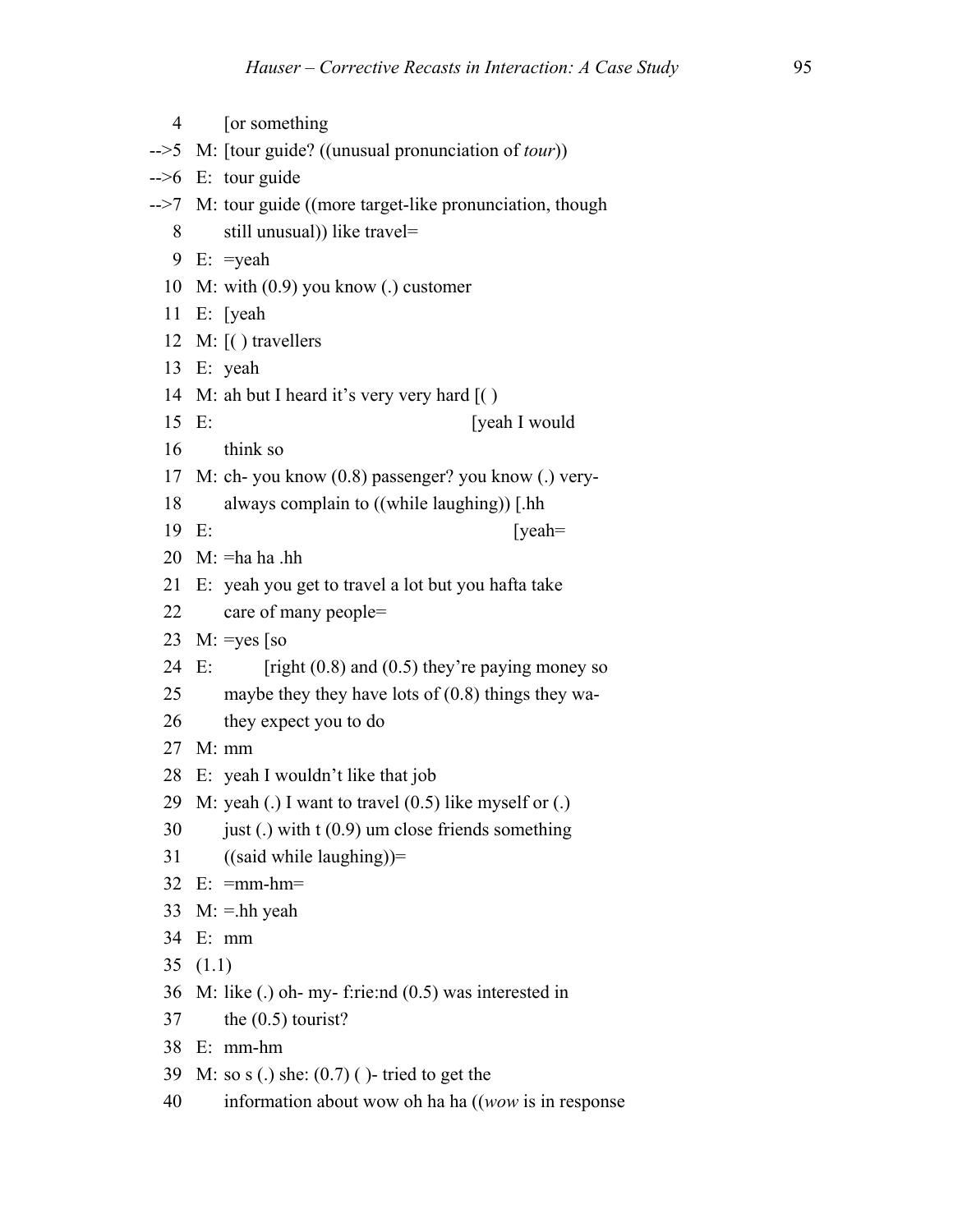- 41 to the start of a sudden heavy downpour)) (3.3) ha
- 42 ha .hh so heavy.  $(1.1)$  yeah (.) so: but  $(1.1)$  when
- 43 she (.) went to (0.8) Europe some (0.5) package
- 44 tour,
- 45 E: yeah ((both M and R speaking more loudly due to
- 46 noise from rain))
- 47 M: and uh  $(0.6)$  many  $(0.5)$  you know customer,  $(1.0)$
- -->48 tourists, (.) complained to the trav trav tourist?
	- 49 [um
- -->50 E: [oh to the tour guide?
- -->51 M: tour guide
	- 52 E: yeah
	- 53 M: so: she: realize (0.7) I I she cannot ((said while
	- 54 laughing)) .hh she cannot do like that job ((said
	- 55 while laughing)) [ha ha
	- 56 E: [oh okay yeah
	- 57 M: wow huh ((in response to increased strength of
	- 58 downpour))
	- 59 (4.5)
	- 60 E: when I uh (.) the first day I came to Hawaii
	- 61 [I saw a rainbow,
	- 62 M: [mm-hm

- 1 E: when when is your birthday.
- -->2 M: uh Ju- Ju::ne twenty:: one.
- -->3 E: June twenty first?=
- $-$ ->4 M: =first. yeah.
	- 5 E: oh okay
	- 6 (2.1)
	- 7 M: sometimes I'm (.) confused you know like (0.8) if I
	- 8 (.) say (.) my age
	- 9 E: [yeah
	- 10 M: [twenty one,
	- 11 E: yeah=
	- 12 M:  $=$ but if I say date (.) twenty first ha
	- 13 [ha sometimes confusing you know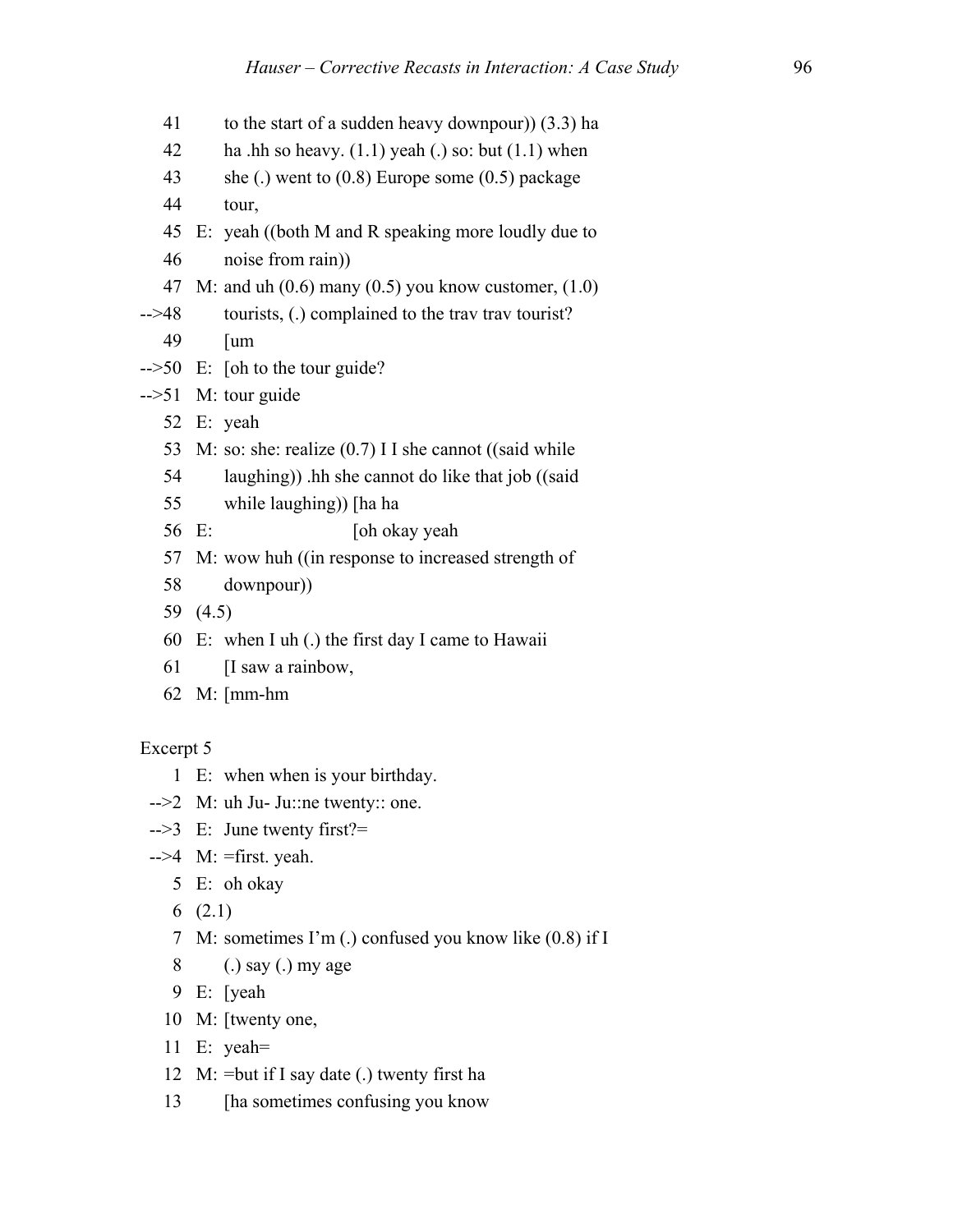- 14 E: [yeah that can be confusing
- 15 (2.3)
- 16 M: mm
- 17 E: yeah I guess so
- 18 (1.6)
- 19 M: [(confusing)
- 20 E: [but uh: (1.0) in in Japanese also it's kind of
- 21 kind of (different) right?
- 22 M: yea:h actually
- 23 E: so the way you say the days ( ) in Japanese is
- 24 different from
- 25 M: mm=
- 26 E: =other numbers
- 27 M: yeah
- 28 E: sometimes (1.0) especially like- one through: (0.7)
- 29 uh one to ten.
- 30 M: yeah